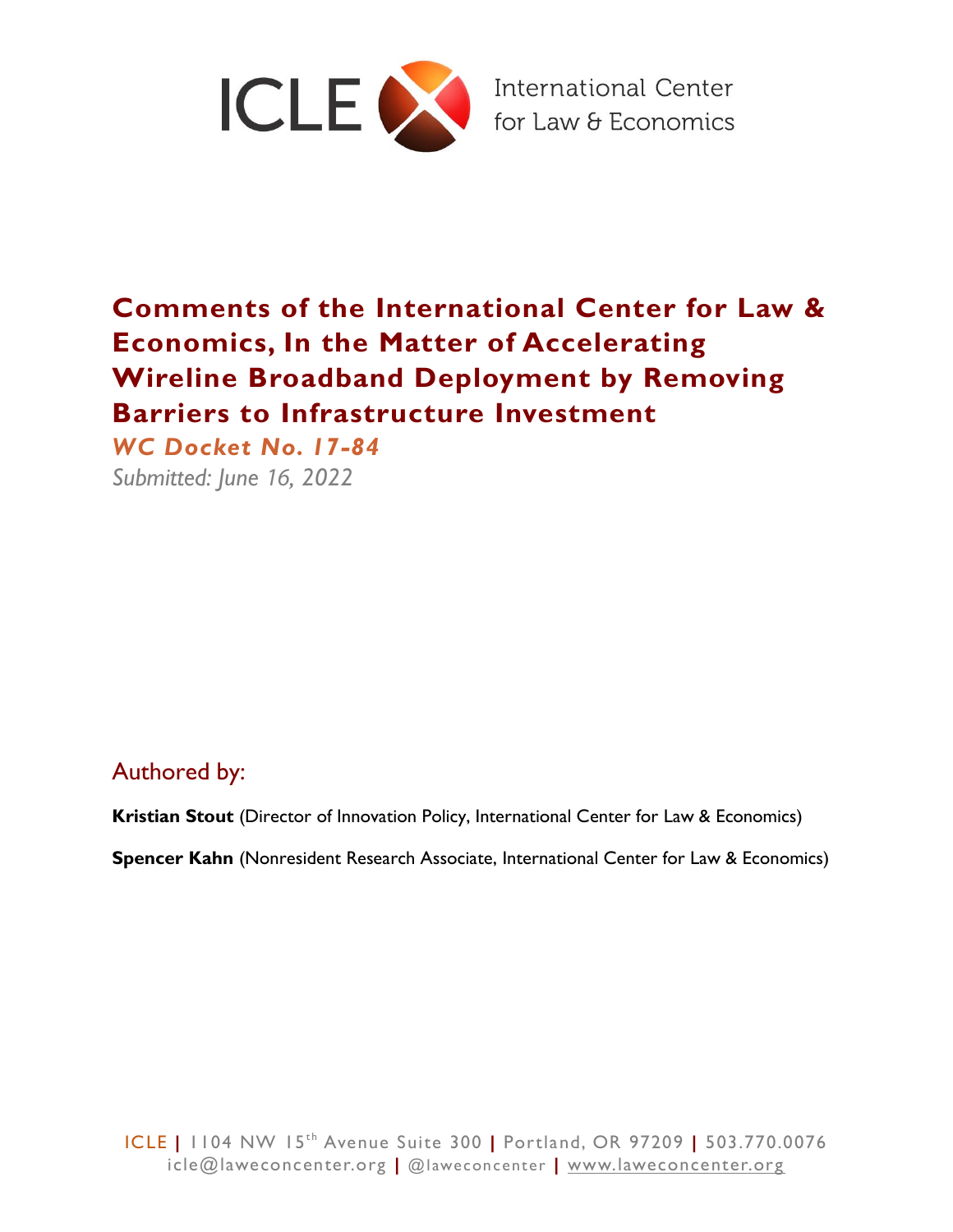# **Comments of the International Center for Law & Economics,WC Docket No. 17-84**

## *June 2022*

## **Kristian Stout & Spencer Kahn\***

Thank you for the opportunity to comment on this Further Notice of Proposed Rulemaking (FNPRM) in the Matter of Accelerating Wireline Broadband Deployment by Removing Barriers to Infrastructure Investment. It is a broad aim of the U.S. government to extend broadband connectivity to all Americans.<sup>1</sup> However, a complicating factor in this regard is that Internet service providers (ISPs) need frequent access to utility poles to attach their equipment, which creates a point of friction that adds cost and slows deployment timetables.

These barriers to deployment can take many forms, some arising in areas over which the Commission does not have jurisdiction. $^2$  But with respect to those matters over which it does have jurisdiction, the Commission asks:

In this Second Further Notice, we seek comment on ways to eliminate or expedite resolution of pole replacement disputes by establishing clear standards for when and how utilities and attachers must share in the costs of a pole replacement that is precipitated by a new attachment request.<sup>3</sup>

Utility-pole attachments represent a critical component of deployment costs. Current estimates suggest that, in rural areas, as much as 25% of the cost of broadband deployment can be attributed to pole-replacement and upgrade issues.<sup>4</sup> We wish to highlight two primary concerns: that decisions by pole owners to delay maintenance and shift costs onto attachers are a significant impediment to deployment, and that there is a pressing need for the Commission to create an expedited process to

<sup>2</sup> The FCC lacks jurisdiction over poles owned by electrical cooperatives or municipal governments, and 28 states have not verified that they have regulatory authority over pole attachments. See Michelle Connolly, *The Economic Impact of Section 224 Exemption of Municipal and Cooperative Poles* (Jul. 12, 2019), available at [https://www.ncta.com/sites/default/files/2019-](https://www.ncta.com/sites/default/files/2019-07/NCTA%20Muni%20and%20Coop%20Poles%20Connolly%20Paper%20Ex%20Parte%20Filing%207-22-19.pdf) [07/NCTA%20Muni%20and%20Coop%20Poles%20Connolly%20Paper%20Ex%20Parte%20Filing%207-22-19.pdf.](https://www.ncta.com/sites/default/files/2019-07/NCTA%20Muni%20and%20Coop%20Poles%20Connolly%20Paper%20Ex%20Parte%20Filing%207-22-19.pdf) While not the subject of this proceeding, it should be noted that excessive attachment fees from these sources impede broadband build-out by slowing growth and raising the expense to consumers of broadband access. For example, pass-through literature finds that 56% to 70% of wholesale price increases are passed on to consumers while 5.0% to 6.4% of increased commodity prices are passed on to consumers. See *Cost Pass-Through: Theory, Measurement, and Potential Policy Implications: A Report Prepared for the Office of Fair Trading*, RBB ECONOMICS, (February 2014), at 156-57, available at

<sup>\*</sup> Kristian Stout is director of competition policy for the International Center for Law & Economics (ICLE). Spencer Kahn is a nonresident research associate with ICLE.

<sup>&</sup>lt;sup>1</sup> Infrastructure Investment and Jobs Act, H.R. 3684, 117th Cong. (2021).

[https://assets.publishing.service.gov.uk/government/uploads/system/uploads/attachment\\_data/file/320912/Cost\\_Pass-](https://assets.publishing.service.gov.uk/government/uploads/system/uploads/attachment_data/file/320912/Cost_Pass-Through_Report.pdf)Through Report.pdf. We believe the Commission should engage on this issue as an expert adviser to state authorities that may have influence over these deployment barriers.

<sup>3</sup> *Accelerating Wireline Broadband Deployment by Removing Barriers to Infrastructure Investment*, FCC 22-20 (Mar. 16, 2022).

<sup>4</sup> *Petition of NCTA for Expedited Declaratory Ruling, In the Matter of Accelerating Wireline Broadband Deployment by Removing Barriers to Infrastructure Investment*, WC Docket No. 17-84 (Jul. 16, 2020), at 5-9, available at [https://www.ncta.com/sites/default/files/2020-07/071620\\_17-84\\_NCTA\\_Petition\\_for\\_Declaratory\\_Ruling.pdf.](https://www.ncta.com/sites/default/files/2020-07/071620_17-84_NCTA_Petition_for_Declaratory_Ruling.pdf)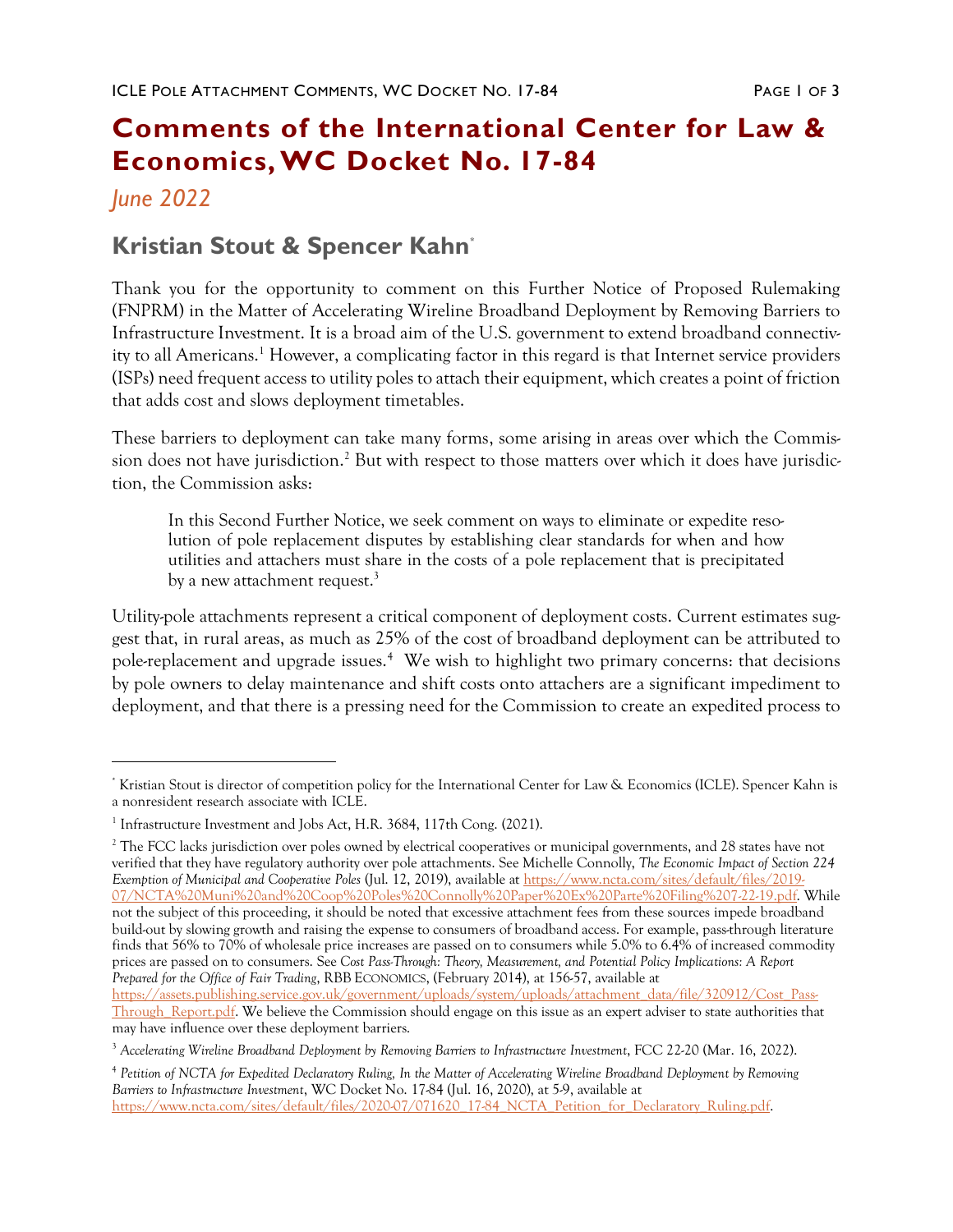resolve these disputes. We have attached to these brief comments a paper published by the International Center for Law & Economics and that expands on these and related issues in greater depth.

## **Offloading Pole-Replacement & Upgrade Expenses**

Approximately 25% of the current cost of broadband build-out in rural areas comes from pole-replacement and upgrade issues.<sup>5</sup> These issues arise when a pole owner requires that an ISP seeking to attach a device to that pole pay some or all of the cost to replace or upgrade the pole.<sup>6</sup>

Under Section 224 of the Communications Act, the FCC is authorized to review the costs for pole attachments and ensure that they are "just and reasonable." <sup>7</sup> The Commission has found that it is unreasonable to "impose the entire cost of a pole replacement on a requesting attacher when the attacher is not the sole cause of the pole replacement."<sup>8</sup>

However, NCTA reports that some pole owners have delayed needed maintenance, even beyond a pole's useful life, to offload replacement costs onto attachers.<sup>9</sup> In some cases, pole owners demand "betterment" of poles that are not quite past their useful life before new equipment can be installed. Not only do such demands impose greater costs on attachers, but they create other problems, as well. As we note in our attached brief, shifting all or most of the costs of pole replacement onto attachers results in lower pole replacement rates than a policy of distributing costs equitably.<sup>10</sup> This, in turn, potentially depresses the available stock of poles.

To ensure not just optimal broadband deployment, but also optimal pole repair and replacement, the costs to repair and upgrade poles that have not reached the end of their useful life should be shared between pole owners and attachers. Moreover, while pole owners should be compensated equitably to replace poles, they should not reap a windfall. New attachers should be responsible for the incremental costs associated with those attachments.

<sup>10</sup> *Id.*

<sup>5</sup> *Id.*

<sup>6</sup> *Id.*

<sup>7</sup> 47 U.S.C. § 224 (2018).

<sup>8</sup> Declaratory Ruling, *In the Matter of Accelerating Wireline Broadband Deployment by Removing Barriers to Infrastructure Investment*, WC Docket No. 17-84, at para. 3 (Jan. 19, 2021), available at [https://docs.fcc.gov/public/attachments/DA-21-78A1.pdf.](https://docs.fcc.gov/public/attachments/DA-21-78A1.pdf)

<sup>9</sup> *Supra* note 4, at 5-9.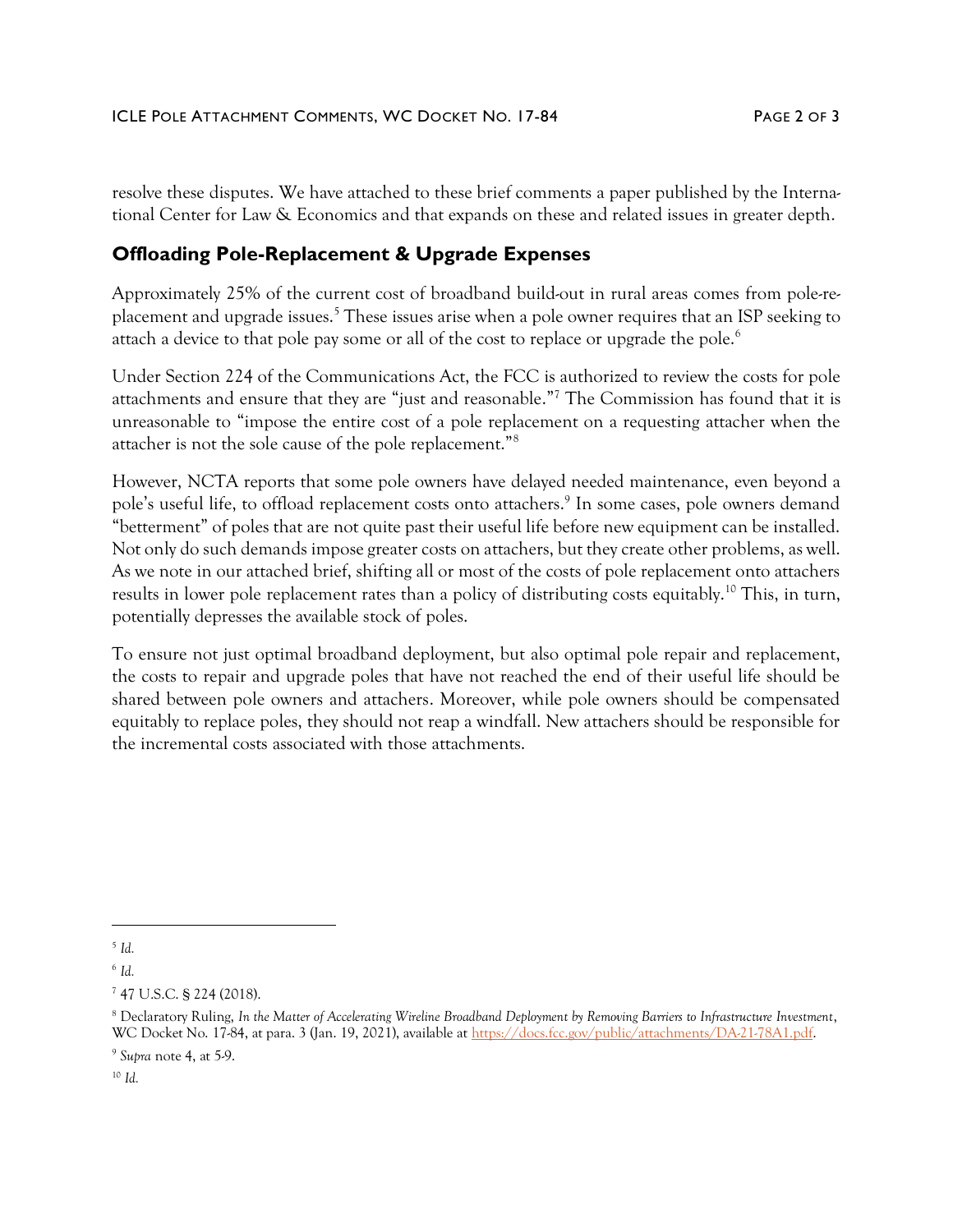### **The Need for Expeditious Resolution**

It is likely inevitable that expanding broadband access will result in some pole-access and pole-replacement conflicts. These conflicts will tend to impede the important goal of broadband access for all. There is thus a pressing need for an efficient mechanism to resolve such disputes when they arise.

Given the limited analysis at issue in pole-attachment cases, these are particularly well-suited for speedy resolution. The FCC already is authorized to conduct mini-trials in Accelerated Docket Proceedings.<sup>11</sup> The Commission should direct staff to place more pole-attachment disputes on this accelerated docket to further the goal of closing the digital divide.

Thank you again for this opportunity to engage on this important issue. We look forward to the Commission's future progress on expediting pole issues so that the goal of deploying broadband to all Americans can be better realized.

<sup>11</sup> 47 C.F.R. § 1.736(a) (2018).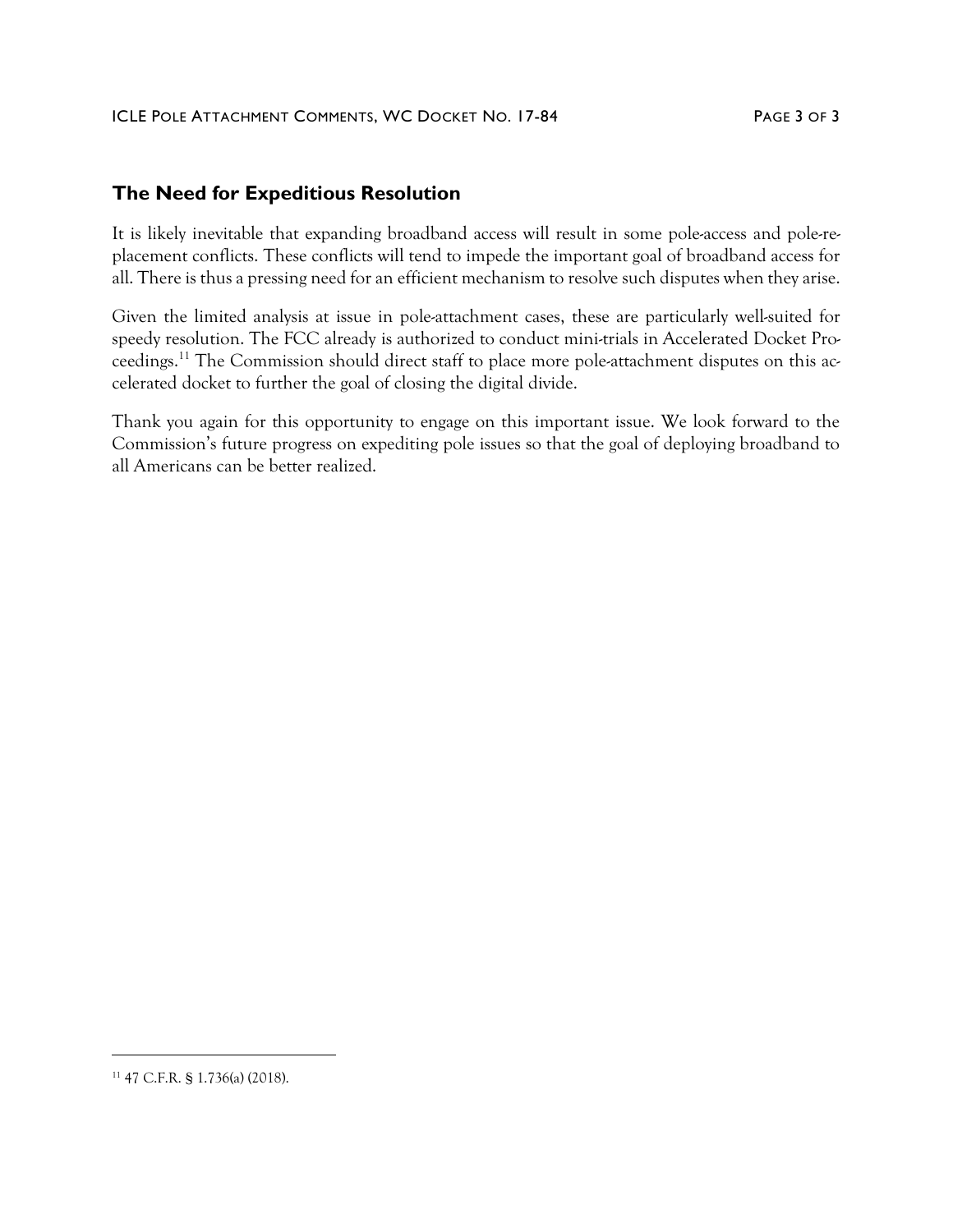

# **Issue Brief: Pole Attachments and Broadband Build-out**

*The case for reform*

*Kristian Stout Ben Sperry*

ICLE Issue Brief *—* July 2021

ICLE **|** 2117 NE Oregon St. Suite 501 **|** Portland, OR 97232 **|** 503.770.0076 icle@laweconcenter.org **|** @laweconcenter **|** www.laweconcenter.org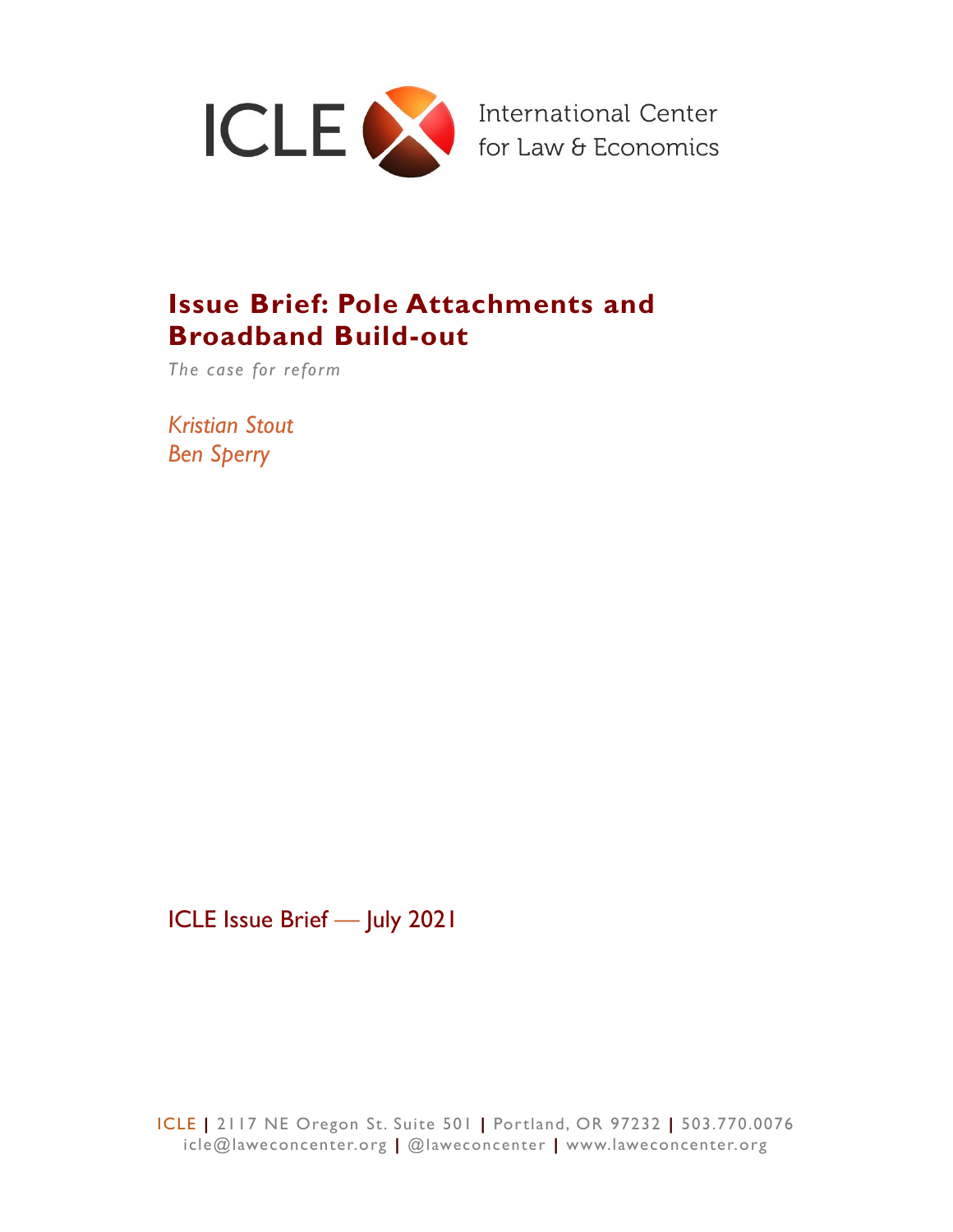### **Introduction**

President Joe Biden has made broadband build-out part of his Build Back Better plan, arguing that it constitutes essential infrastructure, much like electricity and water. <sup>1</sup> The plan calls for \$100 billion in subsidies for "future-proof" broadband—that is, connection modes that are expected to meet, or can be readily upgraded to meet, future connectivity needs—with a particular focus on municipal broadband and other nonprofit Internet service providers (ISPs). Congress also has taken up the question of broadband subsidies as part of its ongoing debate over infrastructure spending. But while it is important to [get subsidies right,](https://laweconcenter.org/wp-content/uploads/2021/06/tldr-BB-Competition-and-Competitors.pdf) the most expedient public-policy change to ensure greater deployment and adoption of broadband would be to reform policies that needlessly impede the construction and efficient operation of broadband services.

Broadband connectivity continues to be a top priority for the Federal Communications Commission (FCC) and for state and local governments. But to build out wireline broadband, ISPs need access to poles, many of which are owned by electric cooperatives, utilities, and municipal governments. Unfortunately, these entities can charge exorbitant prices to access the necessary inputs. Moreover, the cost to replace, repair, and improve these poles is frequently offloaded onto ISPs and other attachers. These practices drive up the cost to deploy broadband, leading to slower deployment and higher prices for consumers.

The more expensive deployment becomes, the more difficult it is for providers to realize sustainable profits on those investments. This dynamic invariably leads to more selective use of scarce resources, to the detriment of costlier, less-profitable rural deployment. The challenge confronting policymakers and industry alike is how best to equitably and cost-effectively allocate the expenses associated with pole attachments.

The FCC has authority under Section 224 of the Communications Act to review the rates charged for pole attachments to ensure that they are "just and reasonable."<sup>2</sup>

<sup>&</sup>lt;sup>1</sup> Fact Sheet: The American Jobs Plan, THE WHITE HOUSE (Mar. 31, 2021),

[https://www.whitehouse.gov/briefing-room/statements-releases/2021/03/31/fact-sheet-the-american](https://www.whitehouse.gov/briefing-room/statements-releases/2021/03/31/fact-sheet-the-american-jobs-plan/)[jobs-plan/.](https://www.whitehouse.gov/briefing-room/statements-releases/2021/03/31/fact-sheet-the-american-jobs-plan/)

<sup>&</sup>lt;sup>2</sup> 47 U.S.C. § 224 (2018).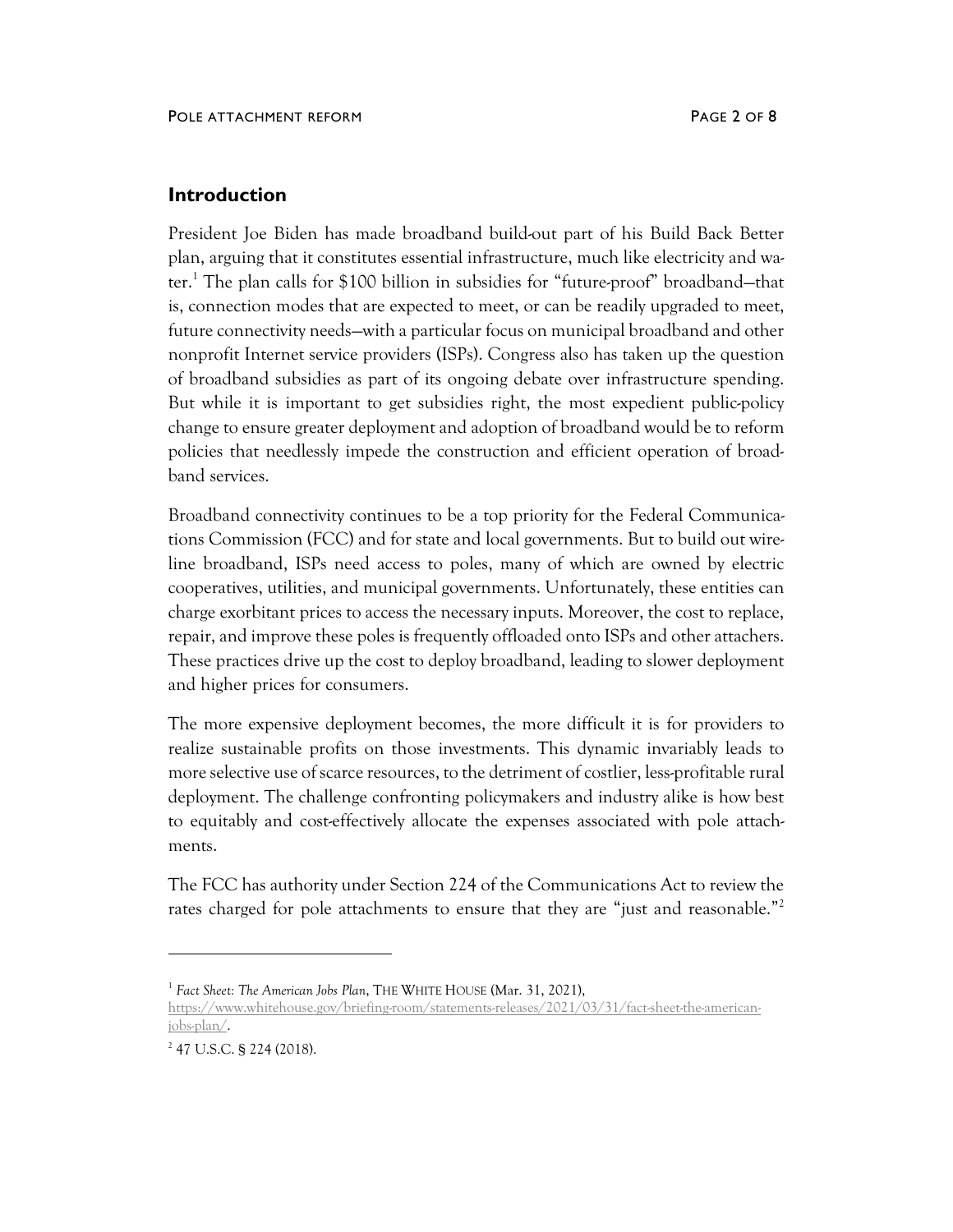Pursuant to that authority, the [FCC recently found](https://docs.fcc.gov/public/attachments/DA-21-78A1.pdf) that "utilities throughout the country have disparate and inconsistent practices with regard to cost responsibility for pole replacements."<sup>3</sup> The FCC also declared it unreasonable for utilities to "impose the entire cost of a pole replacement on a requesting attacher when the attacher is not the sole cause of the pole replacement."<sup>4</sup>

In order to facilitate greater broadband deployment, the FCC should consider rulemaking governing how to allocate pole-replacement costs more equitably. States should also reform how the costs of upgrades are distributed when municipal governments and electric cooperatives own the poles.

### **Background on pole attachments**

Current estimates suggest that as much as 25 percent of the cost of broadband deployment in rural areas stems from pole-replacement and upgrade issues.<sup>5</sup> As the NCTA (previously known as the National Cable & Telecommunications Association) noted in a July 2020 petition to the FCC, pole owners commonly allow poles to remain in use after their useful life has ended<sup>6</sup> and seek to offload the cost of replacing or repairing the poles onto attachers.<sup>7</sup> In some cases, pole owners demand "betterment" of poles not quite past their useful lifespan before new equipment can be installed.

The FCC largely agreed with the NCTA's petition, finding earlier this year that:

The record developed in response to the NCTA Petition revealed, however, that utilities throughout the country have disparate and inconsistent practices with regard to cost responsibility for pole replacements. Specifically, comments in the record indicate that some utilities may

4 *Id.*

<sup>&</sup>lt;sup>3</sup> Declaratory Ruling, In the Matter of Accelerating Wireline Broadband Deployment by Removing Barriers to Infrastructure Investment, WC Docket No. 17-84, at para. 3 (Jan. 19, 2021), *available at* [https://docs.fcc.gov/public/attachments/DA-21-78A1.pdf.](https://docs.fcc.gov/public/attachments/DA-21-78A1.pdf)

<sup>&</sup>lt;sup>5</sup> Petition of NCTA for Expedited Declaratory Ruling, In the Matter of Accelerating Wireline Broadband Deployment by Removing Barriers to Infrastructure Investment, WC Docket No. 17-84 (July 16, 2020), at 5-9, *available at* [https://www.ncta.com/sites/default/files/2020-07/071620\\_17-](https://www.ncta.com/sites/default/files/2020-07/071620_17-84_NCTA_Petition_for_Declaratory_Ruling.pdf)

<sup>84</sup> NCTA Petition for Declaratory Ruling.pdf.

<sup>6</sup> *Id.*

<sup>7</sup> *Id.*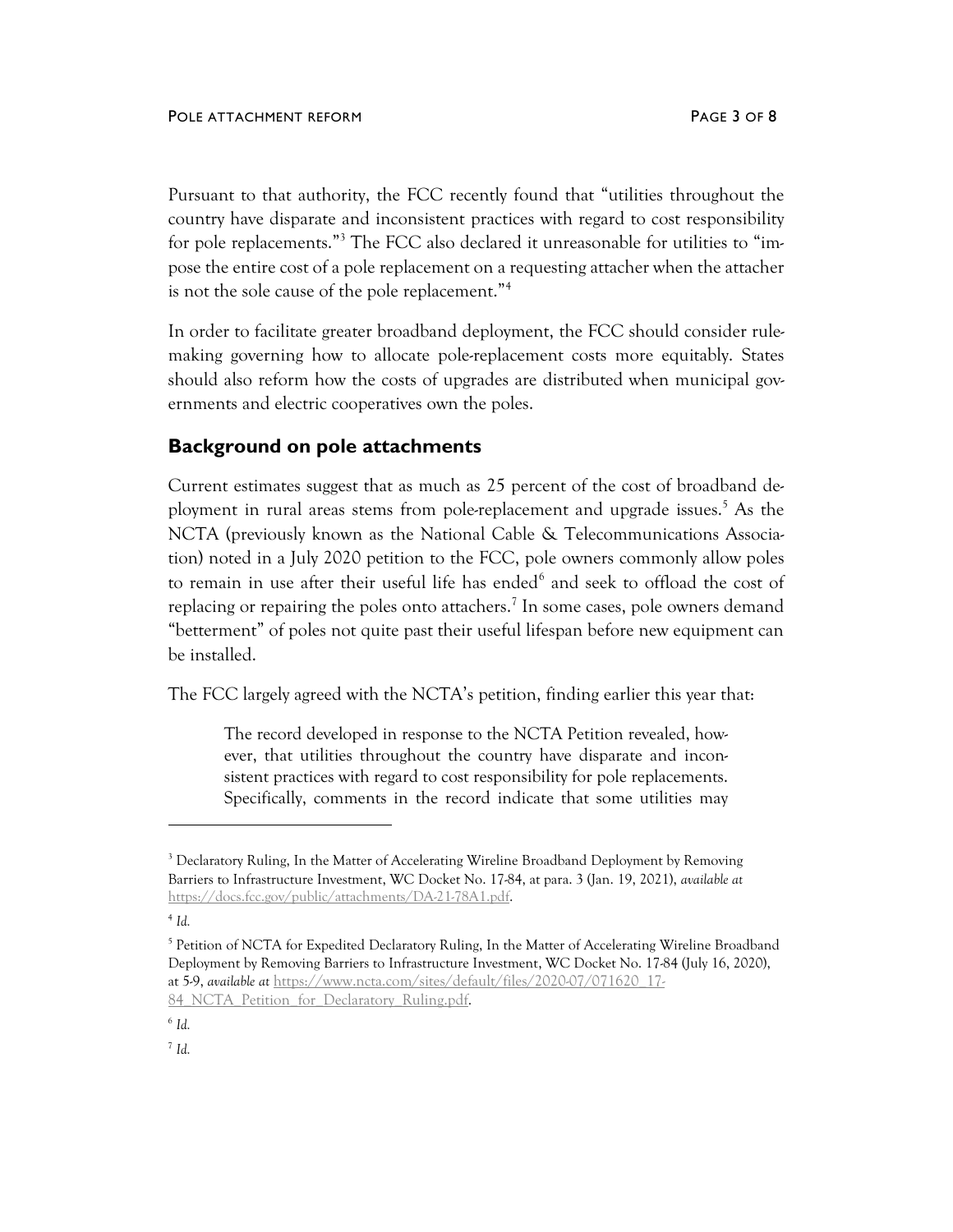delay needed pole replacements until they receive a request for a new attachment, at which point they allocate the entire cost of the replacement to the new attacher. Thus, in an effort to provide clarity and promote consistency, today we issue a Declaratory Ruling to clarify that it is unreasonable and inconsistent with section 224 of the Communications Act, the Commission's rules, and past precedent, for utilities to impose the entire cost of a pole replacement on a requesting attacher when the attacher is not the sole cause of the pole replacement.<sup>8</sup>

The FCC declined at the time to elaborate on how costs should be allocated in other scenarios, stating that "a rulemaking is a more appropriate forum to more fully address questions concerning the universe of situations where the requesting attacher should not be required to pay for the full cost of a pole replacement and the proper allocation of costs among utilities and attachers in those situations."<sup>9</sup>

The issue of allocating pole-replacement costs also has drawn interest at the state level. To date in 2021, legislatures in five states have considered bills to cap rates and require equal treatment by pole owners.<sup>10</sup> Cable and internet companies have gone so far as to intervene in front of utility boards on electrical rate-increase requests, in order to raise the issue of pole-attachment cost allocation.<sup>11</sup>

But not all disputes are subject to FCC review. Specifically, the FCC lacks jurisdiction over poles owned by electrical cooperatives or municipal governments.<sup>12</sup> While 22 states (and the District of Columbia) have certified they have regulatory authority

<sup>8</sup> Declaratory Ruling, In the Matter of Accelerating Wireline Broadband Deployment by Removing Barriers to Infrastructure Investment, WC Docket No. 17-84, at para. 3 (Jan. 19, 2021), *available at* [https://docs.fcc.gov/public/attachments/DA-21-78A1.pdf.](https://docs.fcc.gov/public/attachments/DA-21-78A1.pdf)

<sup>9</sup> *Id.* at para. 11.

<sup>10</sup> *See* Soraya Mohamed, *Five States Advance Bills Regulating Pole Attachment Rates*, DAVIS WRIGHT TREMAINE LLP (May 11, 2021), [https://www.dwt.com/blogs/broadband-advisor/2021/05/five-states](https://www.dwt.com/blogs/broadband-advisor/2021/05/five-states-pole-attachment-rate-regulations)[pole-attachment-rate-regulations.](https://www.dwt.com/blogs/broadband-advisor/2021/05/five-states-pole-attachment-rate-regulations) 

<sup>11</sup> *See* News Service of Florida, *Cable group seeks to weigh in on FPL rates*, FLORIDA TREND (Jul. 6, 2021), [https://www.floridatrend.com/article/31710/cable-group-seeks-to-weigh-in-on-fpl-rates.](https://www.floridatrend.com/article/31710/cable-group-seeks-to-weigh-in-on-fpl-rates) 

<sup>&</sup>lt;sup>12</sup> See 47 U.S.C. § 224(a)(1) ("The term "[utility](https://www.law.cornell.edu/definitions/uscode.php?width=840&height=800&iframe=true&def_id=47-USC-114978452-1212901405&term_occur=999&term_src=title:47:chapter:5:subchapter:II:part:I:section:224)" means any [person](https://www.law.cornell.edu/definitions/uscode.php?width=840&height=800&iframe=true&def_id=47-USC-991716523-1952898694&term_occur=999&term_src=) who is a [local exchange carrier](https://www.law.cornell.edu/definitions/uscode.php?width=840&height=800&iframe=true&def_id=47-USC-530548208-1952898687&term_occur=999&term_src=title:47:chapter:5:subchapter:II:part:I:section:224) or an electric, gas, water, steam, or other public [utility,](https://www.law.cornell.edu/definitions/uscode.php?width=840&height=800&iframe=true&def_id=47-USC-114978452-1212901405&term_occur=999&term_src=title:47:chapter:5:subchapter:II:part:I:section:224) and who owns or controls poles, ducts, conduits, or rights-of-way used, in whole or in part, for any [wire communications.](https://www.law.cornell.edu/definitions/uscode.php?width=840&height=800&iframe=true&def_id=47-USC-1510336379-1952898756&term_occur=999&term_src=title:47:chapter:5:subchapter:II:part:I:section:224) Such term does not include any railroad, any [person](https://www.law.cornell.edu/definitions/uscode.php?width=840&height=800&iframe=true&def_id=47-USC-991716523-1952898694&term_occur=999&term_src=) who is cooperatively organized, or any [person](https://www.law.cornell.edu/definitions/uscode.php?width=840&height=800&iframe=true&def_id=47-USC-991716523-1952898694&term_occur=999&term_src=) owned by the [Federal Government](https://www.law.cornell.edu/definitions/uscode.php?width=840&height=800&iframe=true&def_id=47-USC-2032561260-1212901406&term_occur=999&term_src=title:47:chapter:5:subchapter:II:part:I:section:224) or any [State.](https://www.law.cornell.edu/definitions/uscode.php?width=840&height=800&iframe=true&def_id=47-USC-80204913-1212901407&term_occur=999&term_src=title:47:chapter:5:subchapter:II:part:I:section:224)").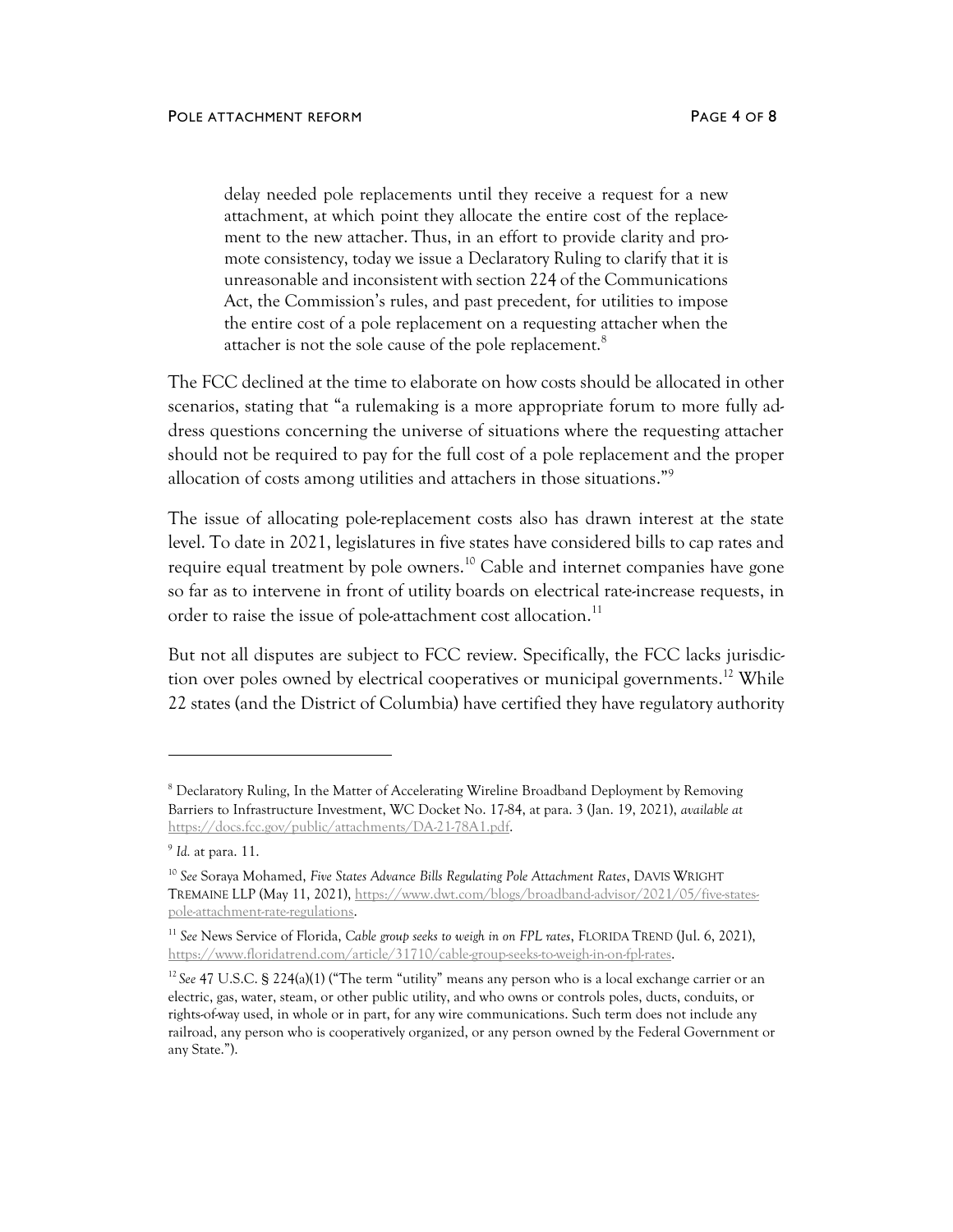over pole attachments,<sup>13</sup> some jurisdictions are inconsistent in how different pole owners are regulated. This has contributed to a situation in which electrical cooperatives and municipal governments charge rates for pole access that are more than double those of private utilities.<sup>14</sup>

| <b>POLE OWNER TYPE</b>          | AVG.          | <b>MEDIAN</b> | <b>MIN</b> | <b>MAX</b> | STD.   | <b>RANGE</b> |
|---------------------------------|---------------|---------------|------------|------------|--------|--------------|
|                                 | <b>ANNUAL</b> |               |            |            | DEV.   |              |
|                                 | <b>RATE</b>   |               |            |            |        |              |
| Investor Owned $(n=45,834,546)$ | \$6.84        | \$6.40        | \$0.19     | \$39.36    | \$4.13 | \$39.17      |
| Muni $(n=3,120,379)$            | \$14.86       | \$14.18       | \$0.30     | \$65.24    | \$9.01 | \$64.93      |
| Coop $(n=3,283,549)$            | \$15.39       | \$16.24       | \$0.16     | \$94.50    | \$7.29 | \$94.34      |
| All Combined $(n=52, 238, 474)$ | \$7.86        | \$6.60        | \$0.16     | \$94.50    | \$5.53 | \$94.34      |

The net effect of these inequitable practices is the unreasonable enrichment of pole owners, not just at the expense of attachers, but also at the expense of the consumers to whom broadband providers must necessarily pass along some of the cost. Such pass-throughs are to be expected. A review of the pass-through literature published by the United Kingdom's Office of Fair Trading reports that 56% to 70% of wholesale price increases are passed through to consumers and between 5.0% and 6.4% of increased commodity prices are passed through to consumers.<sup>15</sup>

Even where the cost of a pole attachment is partially internalized by a broadband provider, cost-shifting from pole owners to attachers forces tradeoffs that ultimately lead to slower and more expensive rollout. As one consequence, rural customers tend

<sup>&</sup>lt;sup>13</sup> FCC, Public Notice: States that have Certified that they Regulate Pole Attachments, WC Docket No 10-101 (Mar. 19, 2020), *available at* [https://docs.fcc.gov/public/attachments/DA-20-302A1.pdf.](https://docs.fcc.gov/public/attachments/DA-20-302A1.pdf) 

<sup>14</sup> *See* Michelle Connolly, *The Economic Impact of Section 224 Exemption of Municipal and Cooperative Poles* (Jul. 12, 2019), *available at* [https://www.ncta.com/sites/default/files/2019-](https://www.ncta.com/sites/default/files/2019-07/NCTA%20Muni%20and%20Coop%20Poles%20Connolly%20Paper%20Ex%20Parte%20Filing%207-22-19.pdf)

[<sup>07/</sup>NCTA%20Muni%20and%20Coop%20Poles%20Connolly%20Paper%20Ex%20Parte%20Filing%2](https://www.ncta.com/sites/default/files/2019-07/NCTA%20Muni%20and%20Coop%20Poles%20Connolly%20Paper%20Ex%20Parte%20Filing%207-22-19.pdf) [07-22-19.pdf.](https://www.ncta.com/sites/default/files/2019-07/NCTA%20Muni%20and%20Coop%20Poles%20Connolly%20Paper%20Ex%20Parte%20Filing%207-22-19.pdf)

<sup>15</sup> RBB ECONOMICS, COST PASS-THROUGH: THEORY, MEASUREMENT, AND POTENTIAL POLICY IMPLICATIONS : A REPORT PREPARED FOR THE OFFICE OF FAIR TRADING 156-57 (Feb. 2014), *available at* [https://assets.publishing.service.gov.uk/government/uploads/system/uploads/attachment\\_data/fil](https://assets.publishing.service.gov.uk/government/uploads/system/uploads/attachment_data/file/320912/Cost_Pass-Through_Report.pdf) e/320912/Cost Pass-Through Report.pdf. One reason for the wide variation of pass-through rates is the nature of competition and vertical arrangements that govern the relationship between upstream and downstream firms.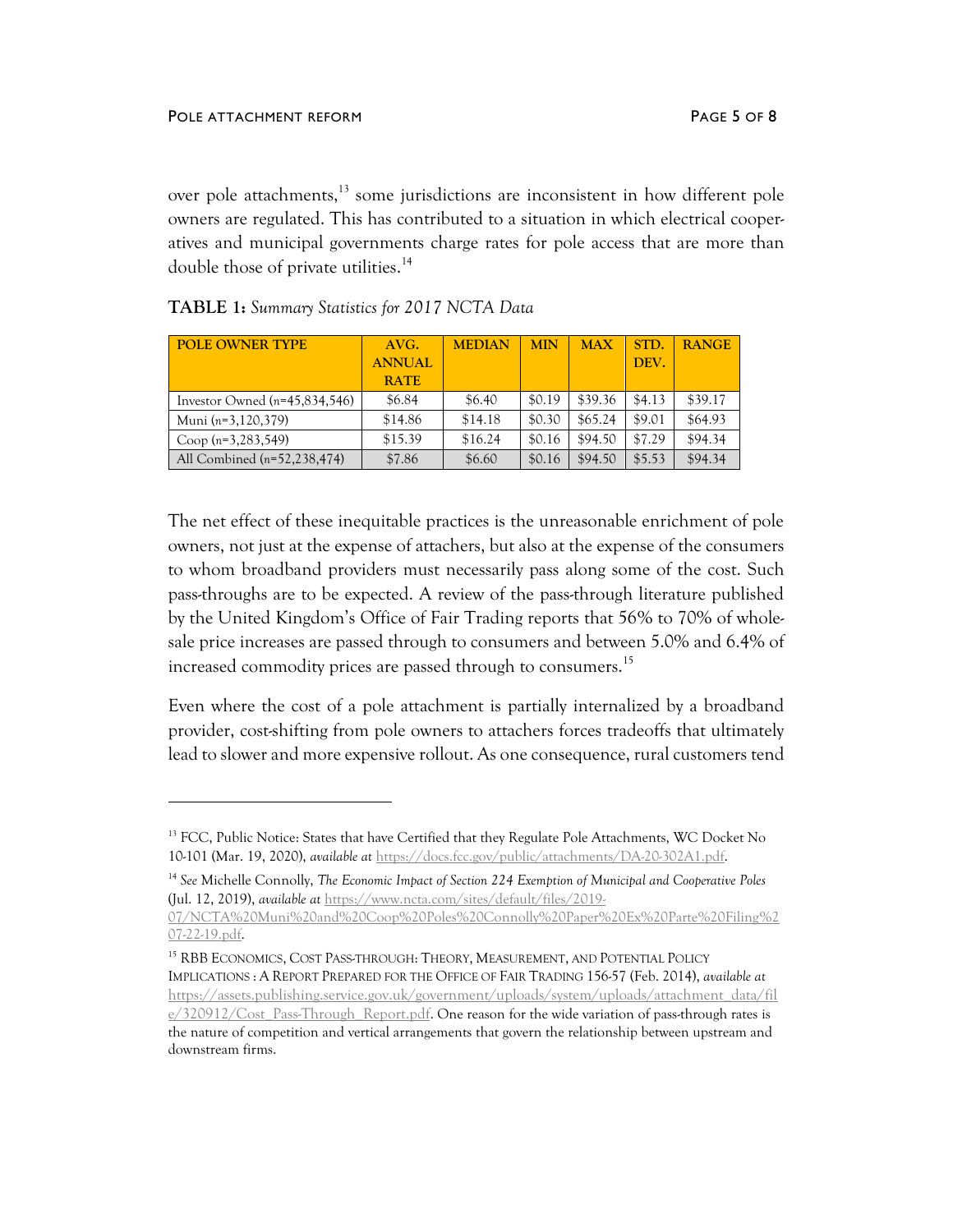to receive speed upgrades more slowly than their suburban and urban counterparts, while facing potentially higher prices when those upgrades are made.<sup>16</sup>

#### **Costs should be shared between pole owners and attachers**

A simple illustration demonstrates why requiring attachers to pay the entire cost of pole replacements results in lower replacement rates than a policy in which the costs are equitably distributed.

Consider three hypothetical companies deciding how many polls to install. Each company (A, B, and C) values the marginal benefit of each poll differently. For example, Company A values the first pole at \$3,000 while Company B values the first pole at \$2,500. Each company also faces a diminishing marginal benefit: the first poll is more valuable than the second, and the second more valuable than the third.

| <b>POLE</b>     | <b>BENEFIT TO COMPANY</b> |         | <b>VERTICAL</b><br><b>SUM OF</b> | <b>COST</b><br>PER- | <b>TOTAL</b><br><b>SURPLUS</b> |           |
|-----------------|---------------------------|---------|----------------------------------|---------------------|--------------------------------|-----------|
|                 | A                         | B       | $\mathcal{C}$                    | <b>BENEFITS</b>     | <b>POLE</b>                    |           |
| 1 <sup>st</sup> | \$3,000                   | \$2,500 | \$2,000                          | \$7,500             | \$4,000                        | \$3,500   |
| 2 <sub>nd</sub> | \$2,000                   | \$1,500 | \$1,000                          | \$4,500             | \$4,000                        | \$500     |
| 3rd             | \$1,000                   | \$500   | \$0                              | \$1,500             | \$4,000                        | $-$2,500$ |

**TABLE 2:** *Hypothetical Pole-Attachment Benefits*

Assume the cost to install each pole is \$4,000 and poles are a public good, in which case the market "demand" is given by the vertical summation of each company's marginal benefit schedule.<sup>17</sup> Combined, the companies value the first poll at \$7,500. If

<sup>16</sup> Hearing Before the Senate Committee on Commerce, Science, and Transportation *on Oversight of the Federal Communications Commission*, 114th Cong. (2015) (testimony of Commissioner Ajit Pai), *available at* <https://www.govinfo.gov/content/pkg/CHRG-114shrg98498/html/CHRG-114shrg98498.htm> (Because of increased fees on broadband providers, "the reduction competition that Title II is going to work across this country, but especially in rural America, is going to be substantial. You've heard our exchanges about how some of these smaller ISPs, in particular, are going to have to either, you know, suck up the cost or go out of business altogether.")

<sup>17</sup> This contrasts to the market demand for private goods, which is the *horizontal* summation of individual demand schedules.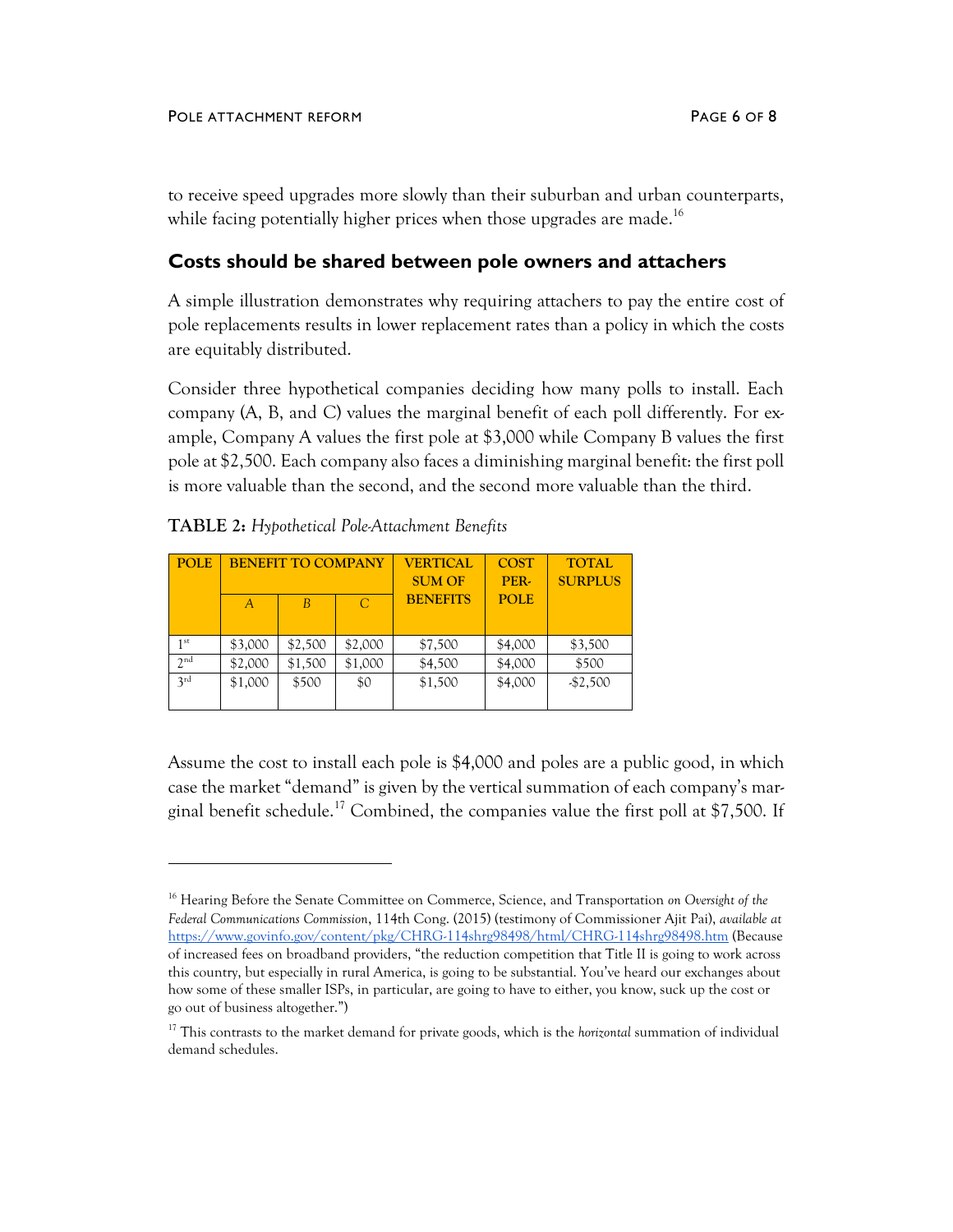#### POLE ATTACHMENT REFORM **PAGE 7 OF 8**

the first pole were installed, the three companies would have a surplus of \$3,500 (\$7,500 of benefits minus \$4,000 cost to build the pole).

Because no single firm values the first poll at \$4,000, however, no poles would be installed in the absence of coordination. If the installation cost was to be split three ways, the cost to each company would be \$1,333 per pole. Because each company's share of the cost is less than its marginal benefit, each company would enjoy a surplus from installing the first poll. So, at least one poll will be installed.

It's also possible that coordination could allow for the installation of a second poll. If the cost is split evenly across the three firms, Companies A and B would enjoy a surplus, but the cost to Company C would exceed the benefits it would receive. With coordination, some of the \$500 of surplus to A and B could be used to compensate Company C and entice it to participate. The third pole, whose proportional cost would exceed the benefits to each of the three companies, likely would not be installed.

Two lessons may be extrapolated from this example. First, that costs to repair and upgrade poles that have not reached the end of their useful life should be shared between pole owners and attachers and, second, that pole owners should be compensated equitably to replace poles, but should not reap a windfall. New attachers should be responsible for the incremental costs associated with those attachments.

### **Controversies should be resolved expeditiously**

Relatedly, to support the goal of rapid broadband build-out, there needs to be an expeditious system to resolve pole-access and pole-replacement controversies. Given the relatively limited set of facts and analysis at-issue in pole-attachment cases, establishing a system of rapid dispute resolution should not prove too difficult. The FCC is already authorized to conduct mini-trials in the form of Accelerated Docket Proceedings, which must find resolution within 60 days.<sup>18</sup> The FCC should direct staff to place more pole-attachment disputes on the accelerated docket to further the goal of closing the digital divide.

<sup>18</sup> 47 C.F.R. § 1.736(a) (2018).